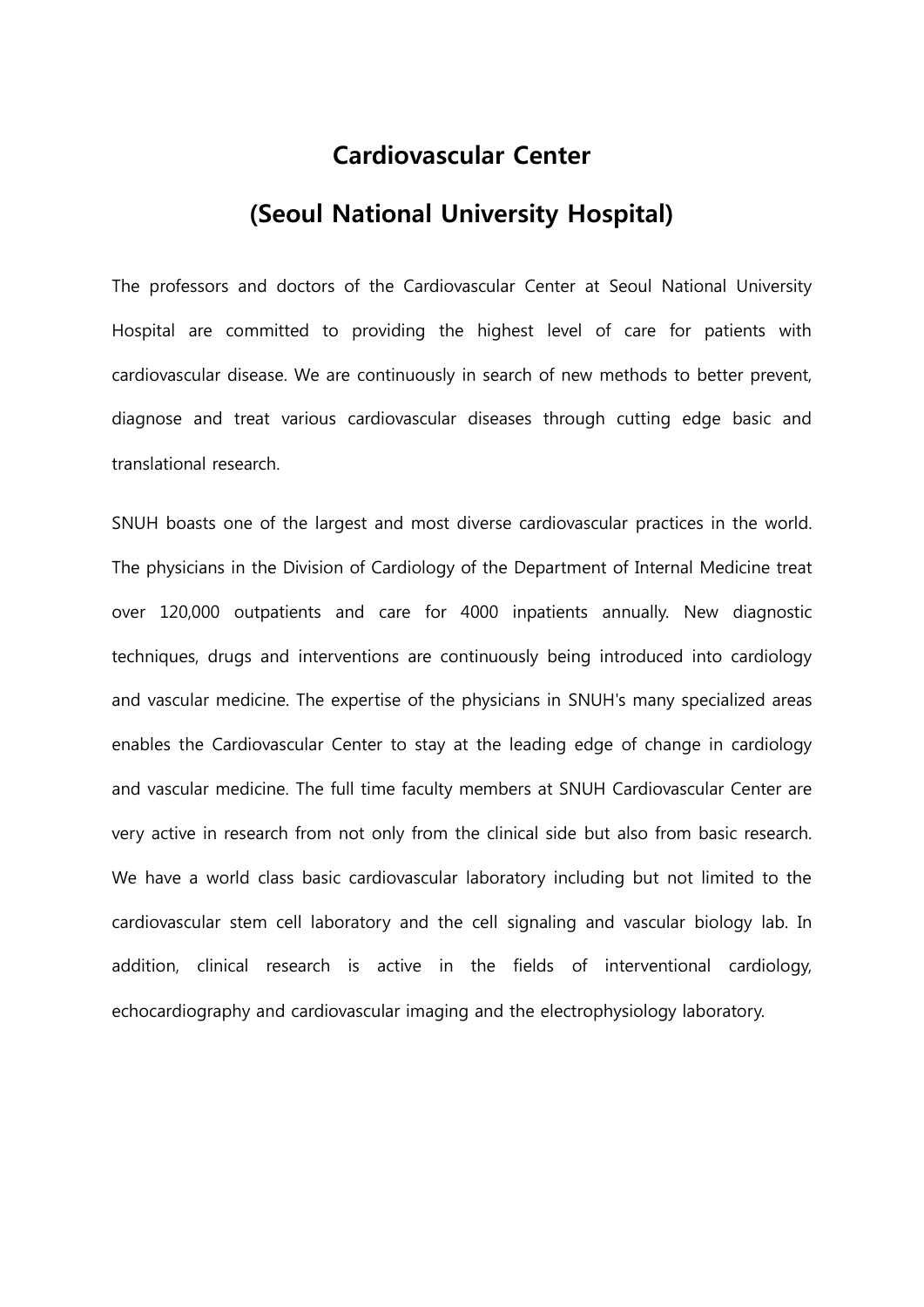## SNUH Cardiovascular Center: Interventional Cardiology

Interventional cardiology at Seoul National University Hospital (SNUH) Cardiovascular Center is well known for its high patient volume as well as outstanding clinical research. It is one of the biggest cardiac catheterization laboratories in South Korea performing annually more than 3,000 cases of diagnostic angiography and 1000 cases of coronary intervention.

SNUH cardiovascular center is a global leader in "bench-to-bedside" research. Through strong cooperation with our basic research laboratory, our achievements in translational science have been remarkable. The basic study which showed that celecoxib retarded neointimal hyperplasia (Yang HM et al., *Circulation*, 2004) developed into a randomized controlled trial demonstrating the beneficial effect of celecoxib on restenosis after PCI with a Taxus stent (COREA-TAXUS trial, Koo BK et al., *Lancet*, 2007). With science and knowledge about EPCs (endothelial progenitor cells) we discovered (Hur J et al., ATVB, 2004, Yoon CH et al., *Circulation*, 2005), we recently developed a VE-cadherin antibodycoated EPC (endothelial progenitor cell)-capture stent (Lim WH et al., ATVB, 2011), and hopefully start a clinical trial soon.

Another field we have a strong advantage over any other in translational science is stem cell research. Based on the solid background of basic research on stem cells (Oh IY et al., Blood, 2007, Han JK et al., Circulation, 2008, Kim MS et al, Circulation, 2009), we are running MAGIC cell programs which utilize bone marrow-derived mononuclear cells for myocardial regeneration. These clinical trials have been published in top classjournals (Kang HJ et al., *Lancet*, 2004, Kang HJ et al., *Circulation*, 2006, Kang HJ et al., *EHJ*, 2012), and MAGIC cells are under development for the clinical application.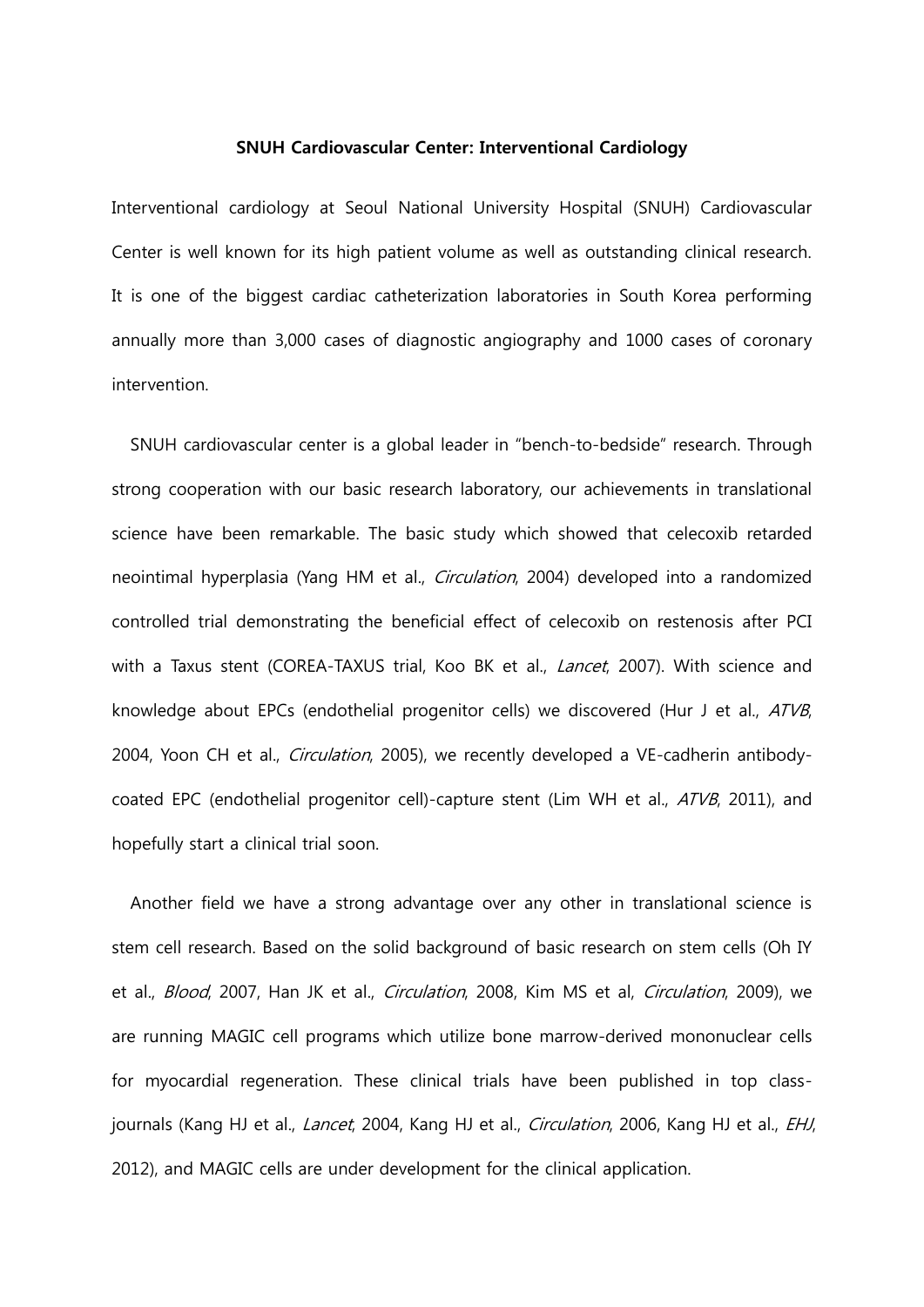We are a leading group in cardiovascular clinical science as well. We have been playing a proactive role for several multicenter randomized controlled trials and registries such as HOST-ASSURE (2X2 factorial design, EES vs. ZES, DDAT vs. TAT) and EXCELLENT (2X2 factorial design, EES vs. SES, 6 month vs. 12 month DAT) trials. Further, we have a great interest in anti-platelet regimen and genetic determinants of clopidogrel responsiveness. These efforts have brought outstanding accomplishments in stent-related research (Park KW et al., JACC, 2011, Park JB et al., EHJ, 2012) and anti-platelets study (CILON-T trial, Suh JW et al., *JACC*, 2011, Gwon HC et al., *Circulation*, 2012).

Moreover, this is a world-class facility for the field of coronary imaging and physiology in terms of both research and clinical practice. Imaging and physiologic evaluation for the coronary artery disease has been adopted into our daily practice for more than 10 years. This activity has led to an important contribution to the field of coronary imaging and physiology (Koo BK et al., JACC, 2005, Koo BK et al., EHJ, 2008, Koo BK et al., JACC Cardiovasc Interv., 2011). In addition to an academic achievement, our center has been acknowledged as the best Asian center for coronary physiology training.

Finally, we are actively adopting the newly developed interventional technology. Both types of TAVI (transcatheter aortic valve implantation) technology (i.e. Medtronic CoreValve®, Edwards SAPIEN Valve®) for inoperable severe aortic stenosis and Renal Denervation technology for refractory hypertension are being performed. OCT (optical coherence tomography) will be introduced soon, and LAA (Left Atrial Appendage) is under preparation.

We proudly introduce our international visiting scholar program. Every year, several doctors from all over the world have participated in our program. After visiting our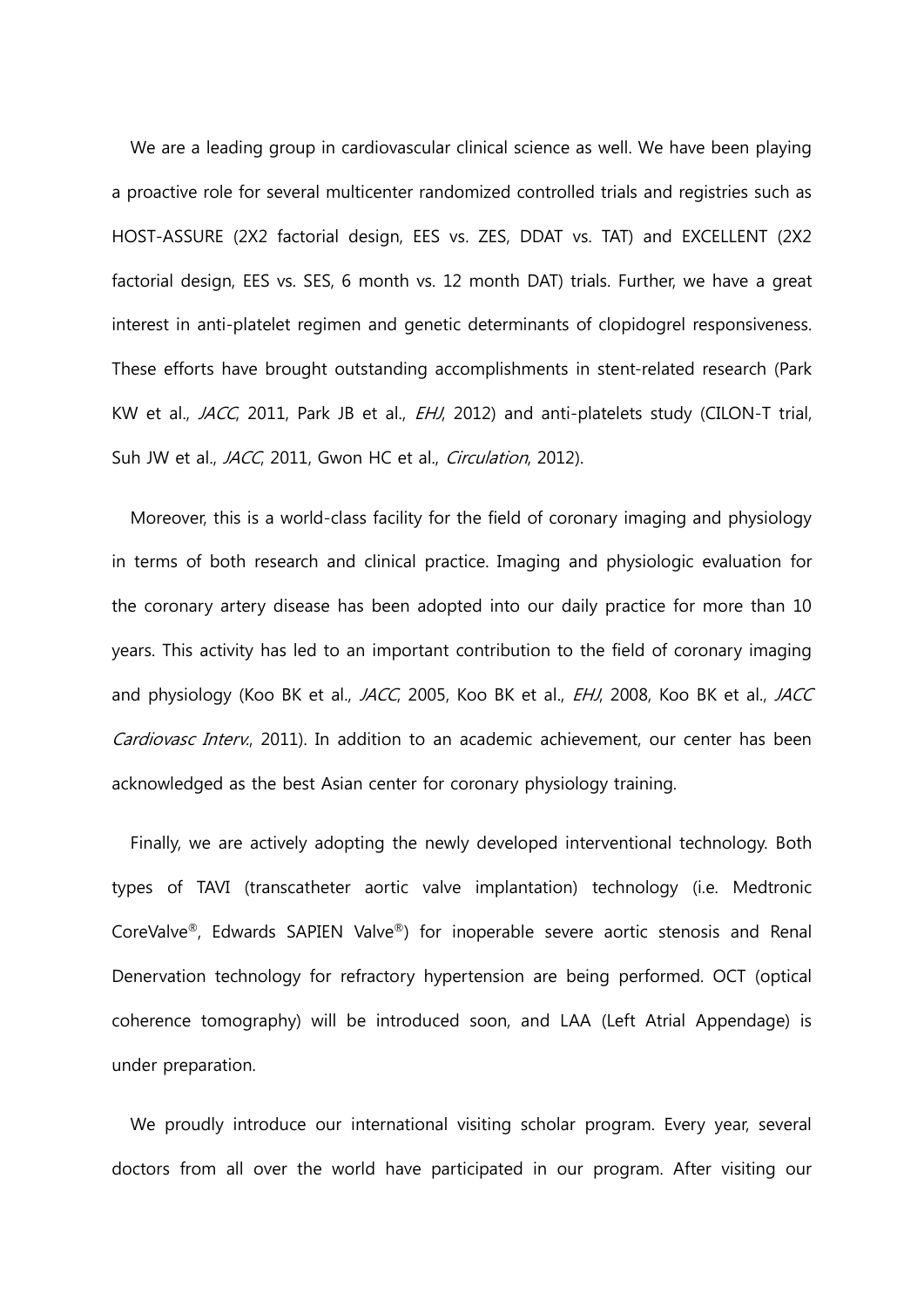facility from several weeks to several months, the participants came back to their institutes with knowledge about not only basic principles and concepts, but also essential techniques and tools of coronary / endovascular interventions. We hope that this international visiting fellowship program will be an informative and educational experience to you as well.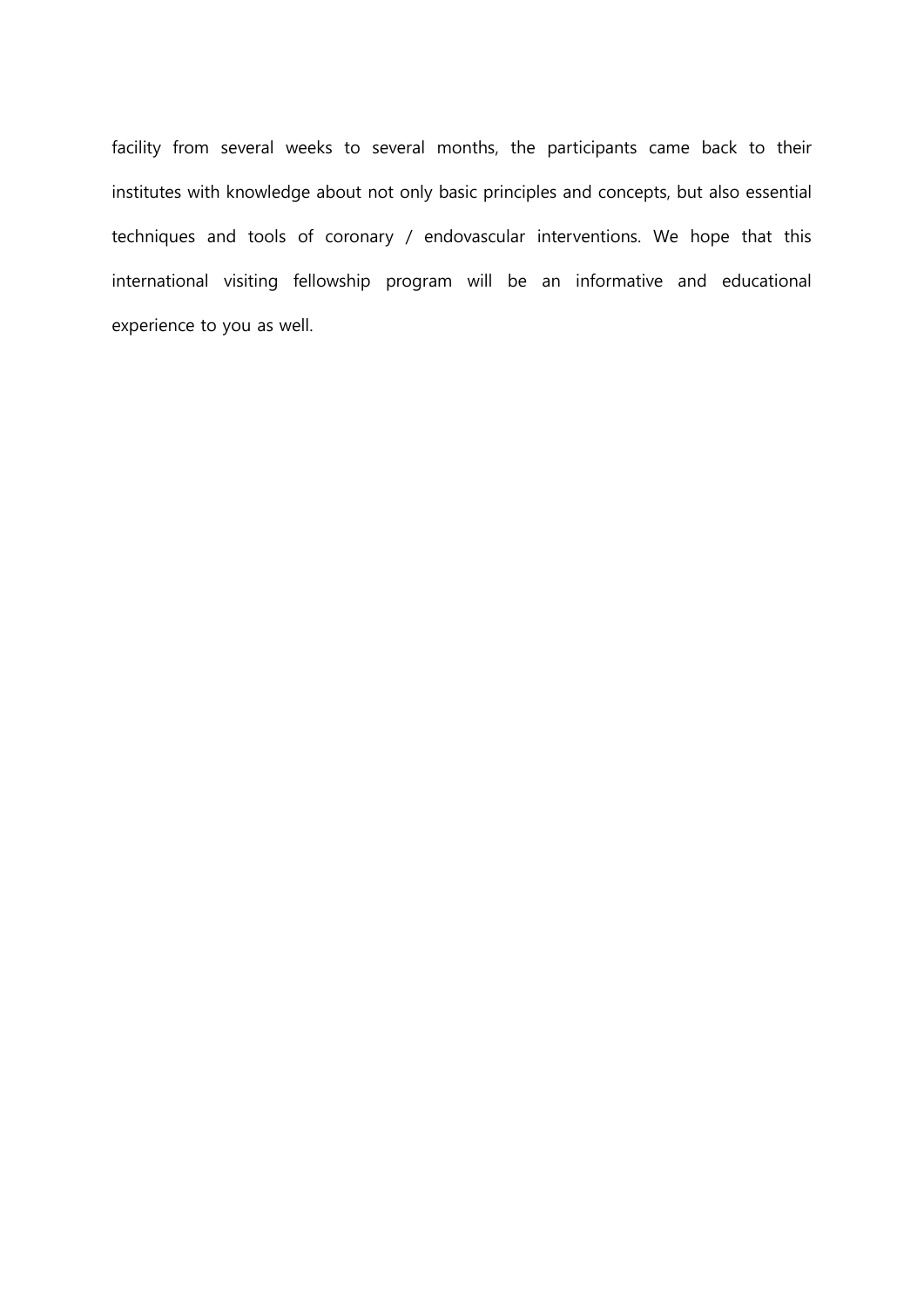# International Visiting Fellowship Program

# 2 Weeks Program

Overview Suggested Level of Attendees: Beginner and above,

Coronary Intervention / Peripheral Intervention / Other Endovascular Intervention (e.g. TAVI, EVAR, ASD closing, Renal Denervation),

Research activity (IGR),

Scientific conference (ENCORE SEOUL, once a year)

Schedule Every weekday from 8A to 6P

# Educational Contents

- ① Coronary Intervention: Every weekday from 8A to 6P
	- Interaction with experienced operators
	- Basic concepts / principles of coronary intervention as well as detailed practical techniques
	- CTO (chronic total occlusion) intervention: 1-2 cases / week (mainly on Monday, Wednesday)
	- Invasive diagnostic modalities:
		- **FFR** (fractional flow reserve): on-site teaching, from basic principles to clinical applications (mainly on Friday)
		- **I** IVUS (intravascular ultrasound)
		- OCT (optical coherence tomography)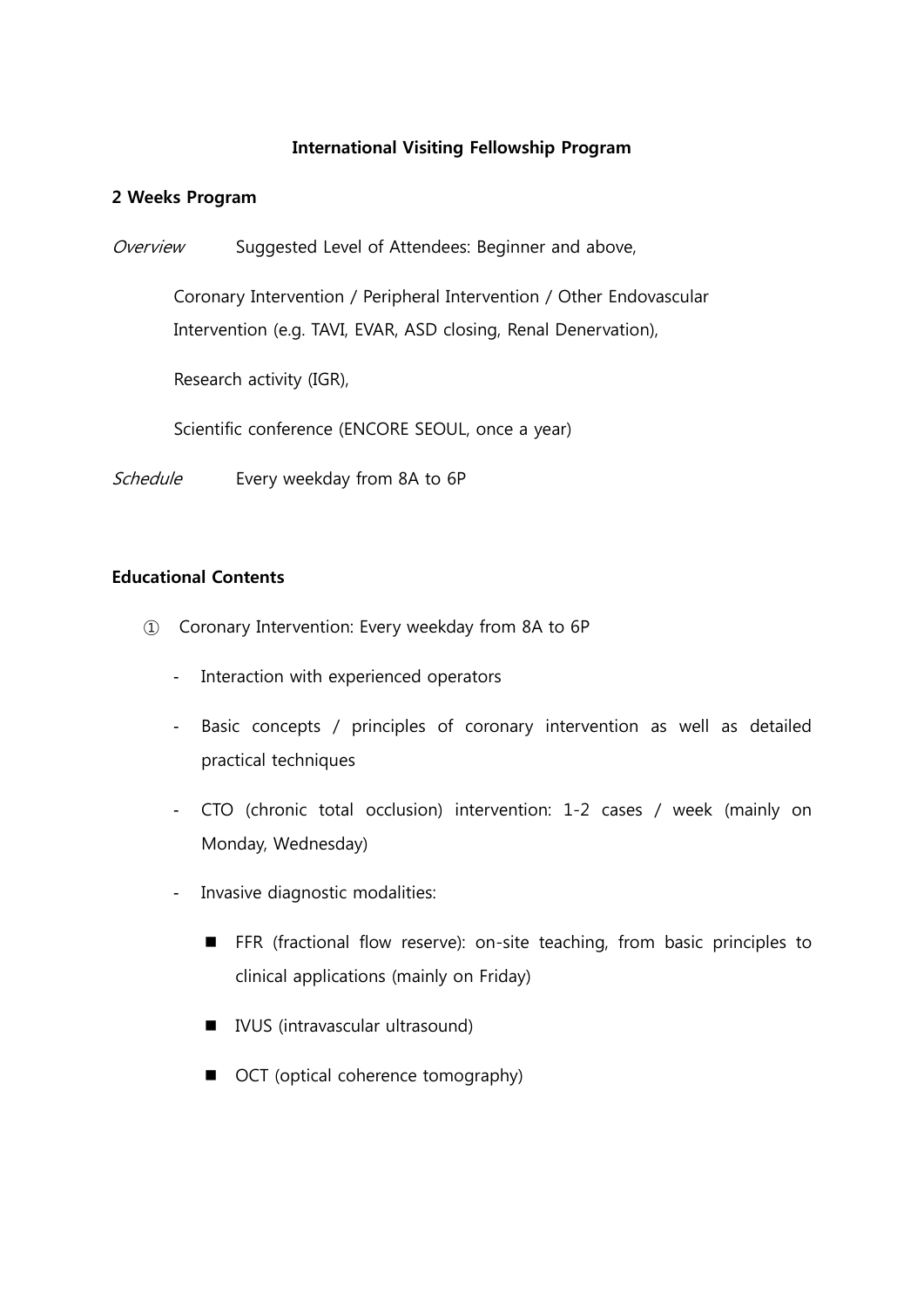- ② Peripheral Intervention: Mainly on Tuesday or Friday
	- Basic concepts / principles of peripheral intervention as well as detailed practical techniques
	- Iliac, SFA (superficial femoral artery), BTK (below the knee) interventions
- ③ Other Endovascular Interventions: Mainly on Wednesday
	- TAVI (Transcatheter Aortic Valve Implantation):
		- Performing both types of TAVIs: Medtronic CoreValve®, Edwards SAPIEN Valve®
	- EVAR (Endovascular Aneurysm Repair):
	- Devise closure: ASD (Atrial Septal Defect) and PDA closure
	- Renal Denervation:
		- $\blacksquare$  Medtronic Symplicity RDN system<sup>®</sup>
- ④ Interventional Grand Round (Interventional Research Meeting)
	- Sunday, 9A30, room 9321 (Once a month)
	- Randomized controlled trials, Multicenter registries
	- Progress reports of the research projects by individual investigators
	- Active discussion among participants
- ⑤ International Conference: ENCORE SEOUL
	- Every year, hosted by a 4-hospital consortium in South Korea (Seoul National University Hospital, Samsung Medical Center, Severance Hospital, Gil Hospital)
	- Live demonstrations for coronary intervention, endovascular intervention
	- Didactic lectures and abstract presentations
		- ENCORE SEOUL 2013: August,  $28<sup>th</sup> 30<sup>th</sup>$  Venue: COEX, Seoul, South Korea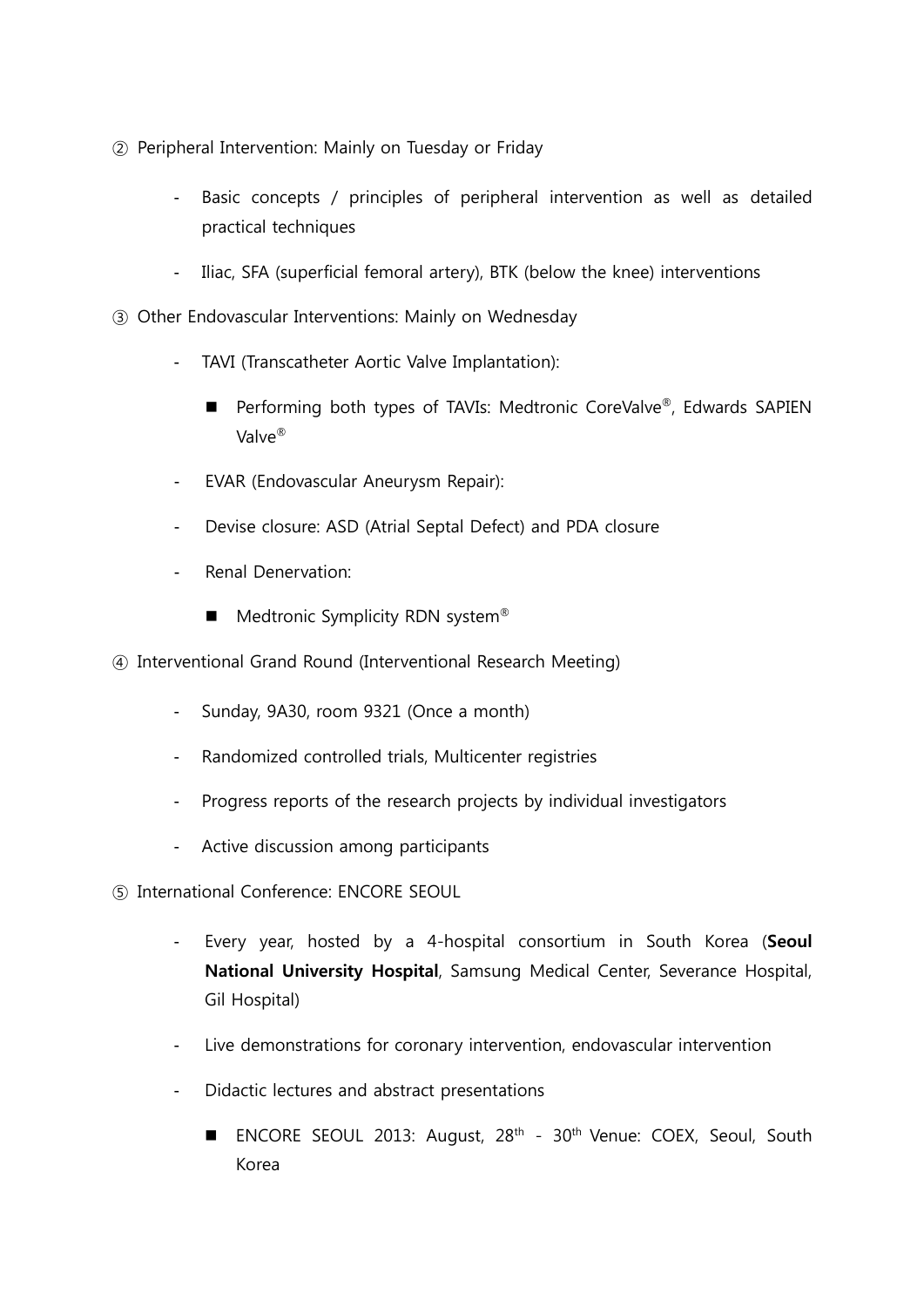# Faculty List



Professor **Associate Professor** Associate Professor Associate Professor







Hae-Young Lee, MD, PhD Kyung-Woo Park, MD, PhD Han-Mo Yang, MD, PhD

Associate Professor Associate Professor Assistant Professor



Hyo-Soo Kim, MD, PhD Bon-Kwon Koo, MD, PhD Hyun-Jae Kang, MD, PhD





Jung-Kyu Han, MD, PhD

Assistant Professor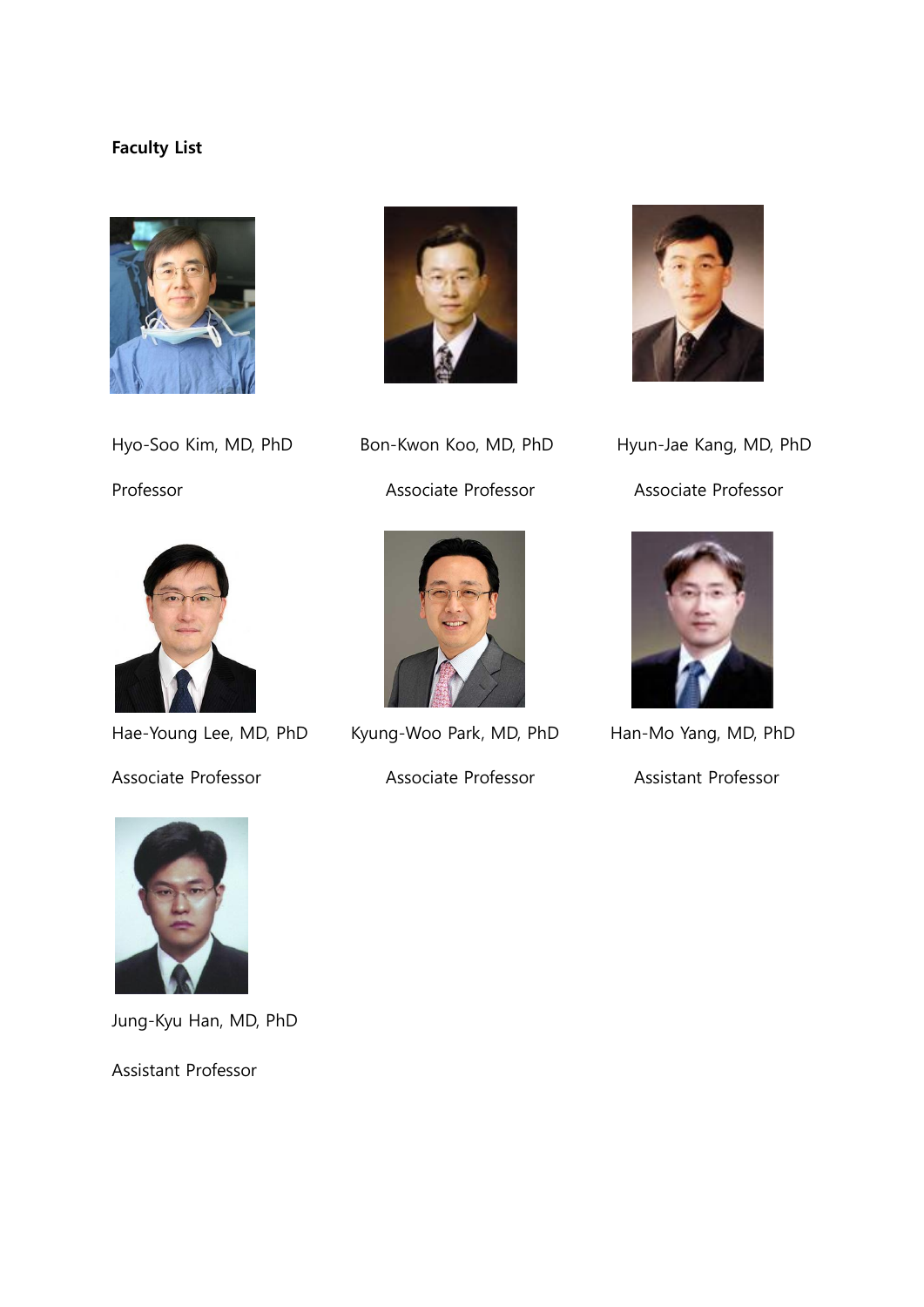#### Introduction of SNUH Cardiovascular Imaging Program

The SNUH Cardiovascular Imaging Program was formed to introduce echocardiography into clinical practice in 1978 and the scope and modalities have been expanding ever since its formation. The echocardiography laboratory now operates over 27 thousand high-quality echocardiography examinations annually in 2012. Although the Cardiovascular Imaging Program at SNUH roots from a firm base in echocardiography, we also perform thousands of magnetic resonance imaging (MRI) and cardiac computed tomography (CT), positron emission tomography (PET), and single photon emission tomography (SPECT). These imaging results are analyzed in collaboration with other departments, such as the Department of Radiology and the Department of Nuclear Medicine. Each case of our patient undergoes a comprehensive quantitative study through the most up-to-date scanners and is analyzed with the most appropriate software. A detailed report is generated and sent to each patient's referring physician. The SNUH Cardiovascular Imaging Center is well-equipped with the imaging technologies and experiences needed for leading-edge cardiovascular care. In addition to diagnostic services, cardiac ultrasound imaging is also used in guiding various interventional and surgical procedures, such as Transcatheter Aortic Valve Implantation (TAVI) for aortic stenosis and atrial septal defect (ASD) device closures. The laboratory has pioneered the development of many innovative ultrasound techniques and their clinical applications. The laboratory is also a well-recognized educational center.

The SNUH Cardiovascular Imaging Program is also famous for high-quality clinical research. Since its publication of the monumental paper on diastolic function by Dr. Dae-Won Sohn (Sohn DW et al. Assessment of mitral annulus velocity by Doppler tissue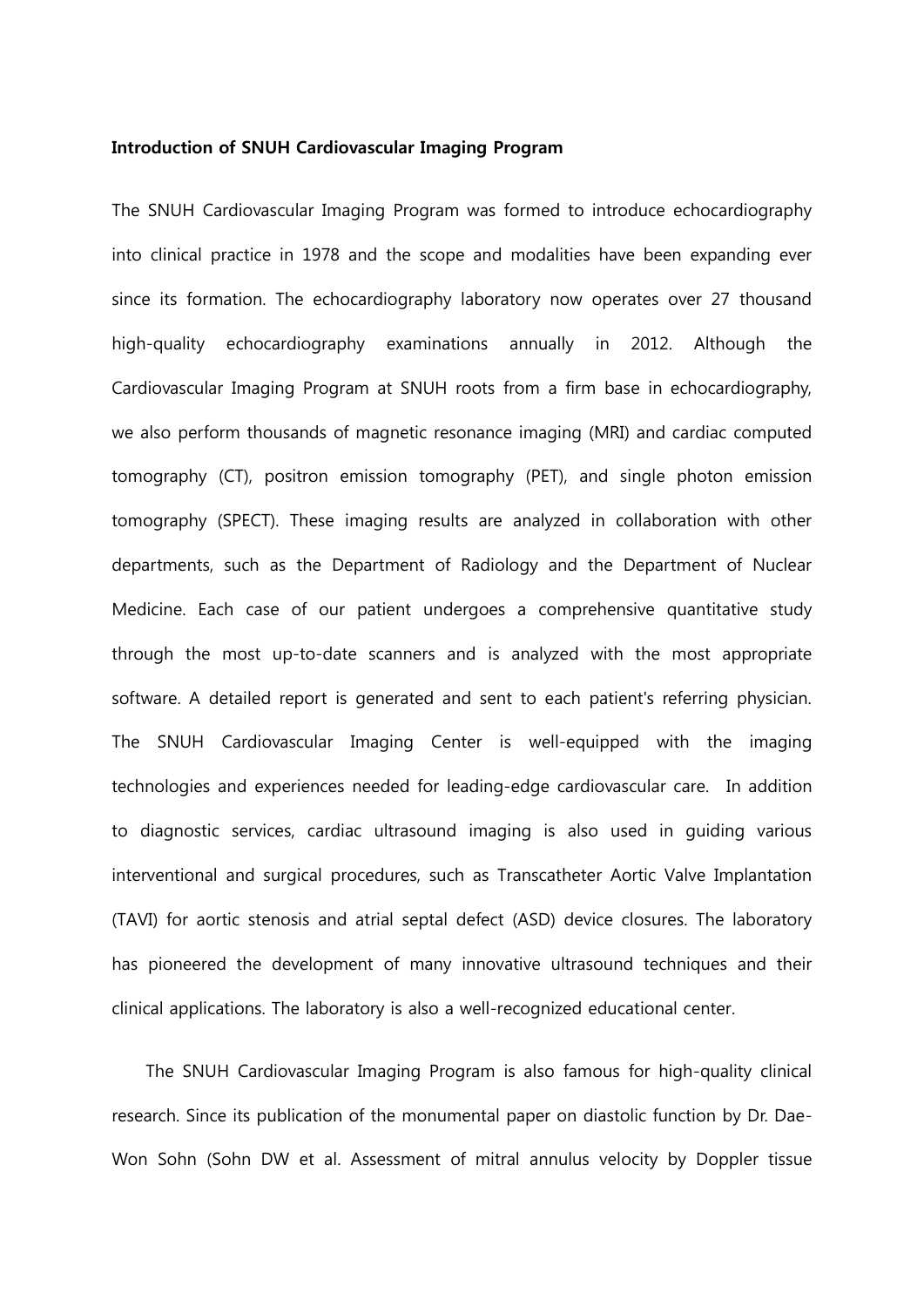imaging in the evaluation of left ventricular diastolic function. J Am Coll Cardiol 1997;30(2):474-80), the laboratory has published over 100 papers in high-quality SCI journals, including Circulation, Journal of the American College of Cardiology and European Heart Journal. The scope of the papers range from basic hemodynamics to outcome studies in various heart diseases, providing major advances into the echocardiographic and Doppler assessment of myocardial, valvular, congenital, and ischemic heart disease. The laboratory has a long tradition of commitment to teaching in echocardiography, and members of the laboratory faculty are involved in educational seminars throughout the world. The lab provides expeditious scheduling for all state-ofthe-art services, including transthoracic echocardiography, transesophageal echo, and exercise and pharmacologic stress echocardiography. The laboratory has led the way in providing a unique array of advanced services, including three-dimensional cardiac imaging for special evaluation of cardiac function, valvular, and congenital heart disease; stress echocardiography for evaluation of ischemia, and cardiac hemodynamics; myocardial contrast imaging for evaluation of ischemic heart disease and cardiac function; and assessment of cardiac dyssynchrony in patients who are being evaluated for cardiac resynchronization therapy.

 The animal laboratory in the SNUH Cardiovascular Imaging Program goes side by side with the clinical problems encountered in daily clinical services. A problem that should be looked into mechanistically or a problem that needs new treatment plans are also verified by using various imaging techniques in the animal laboratory. A specialized echocardiography machine is located at the animal laboratory together with a miniaturized cardiac catheterization device for small animals, such as rats or mice. The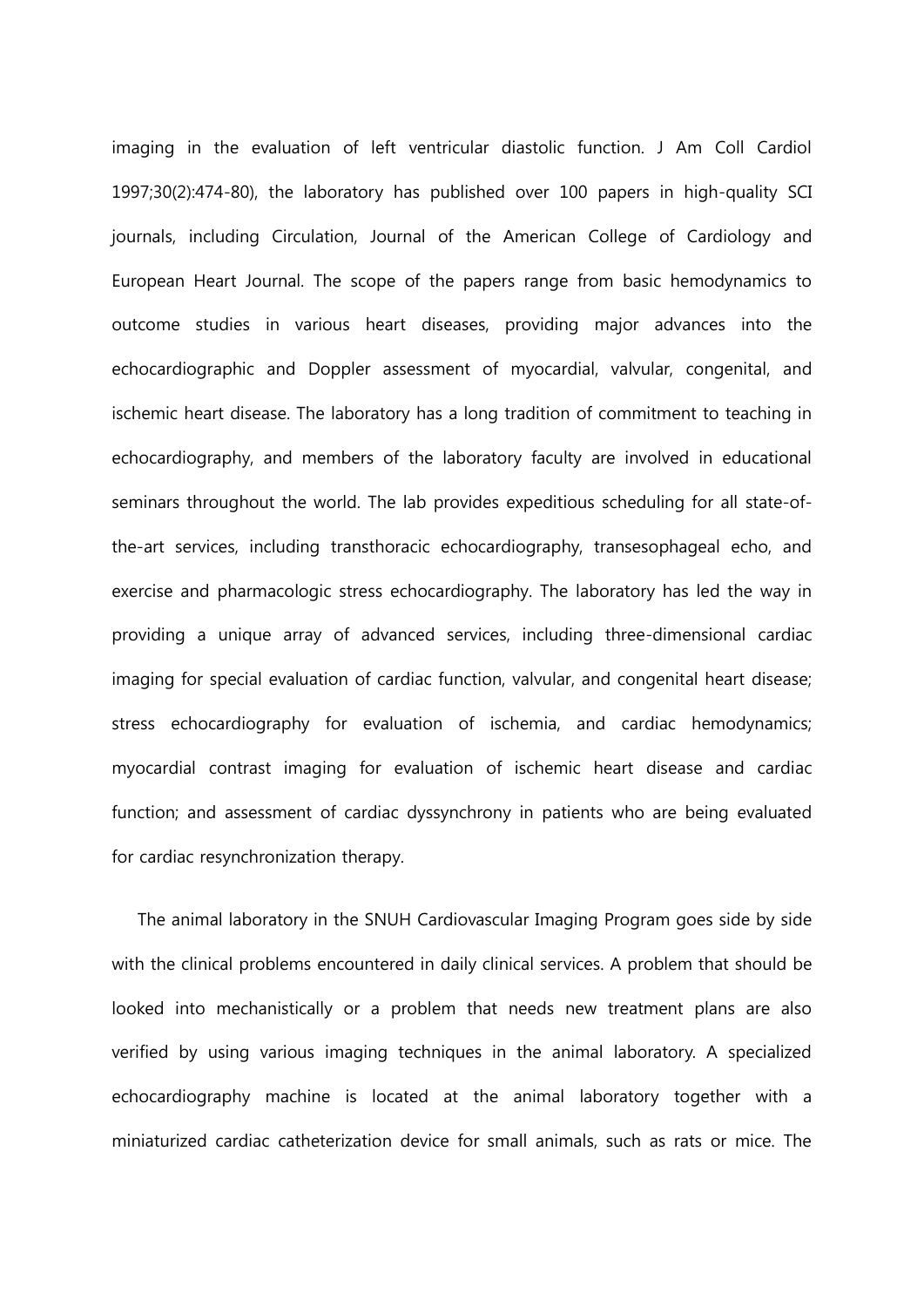animal laboratory is continuously expanding and also integrates various imaging modalities, such as high-resolution cardiac MR (9.4T) and novel target tracers developed for PET and SPECT together with the Department of Nuclear Medicine.

# **Education**

- Multimodality basic and advanced imaging programs

- On-site and distance learning tools
- In and out-patients care

# - Basic hemodynamic research

The SNUH cardiovascular imaging program considers education to be critical in improving the practice of medicine and, therefore, patient care. All faculty members are actively involved in both formal and informal educational programs.

| Mon               | Tue                                                   | Wed               | Thu                                                        | Fri              |
|-------------------|-------------------------------------------------------|-------------------|------------------------------------------------------------|------------------|
| 9am               | 9am                                                   | 9am               | 9am                                                        | 9am              |
| Echo-room         | Echo-room                                             | Outpatient clinic | Cath-room                                                  | Inpatient clinic |
|                   |                                                       |                   | <b>or</b>                                                  | Consultation     |
|                   |                                                       |                   | outpatient clinic                                          | services         |
|                   |                                                       |                   | or ER echo-room                                            |                  |
| principles of TTE | principle<br>of                                       |                   | <b>EchoCG</b>                                              | Animal lab       |
| & TEE             | Doppler<br>echoCG<br>auscultation<br>with<br>practice |                   | In interventions, joint<br>education.<br>or                |                  |
|                   |                                                       |                   | schedule.<br>Ιf<br>no<br>outpatient clinic or ER<br>echoCG |                  |

# Routine time tables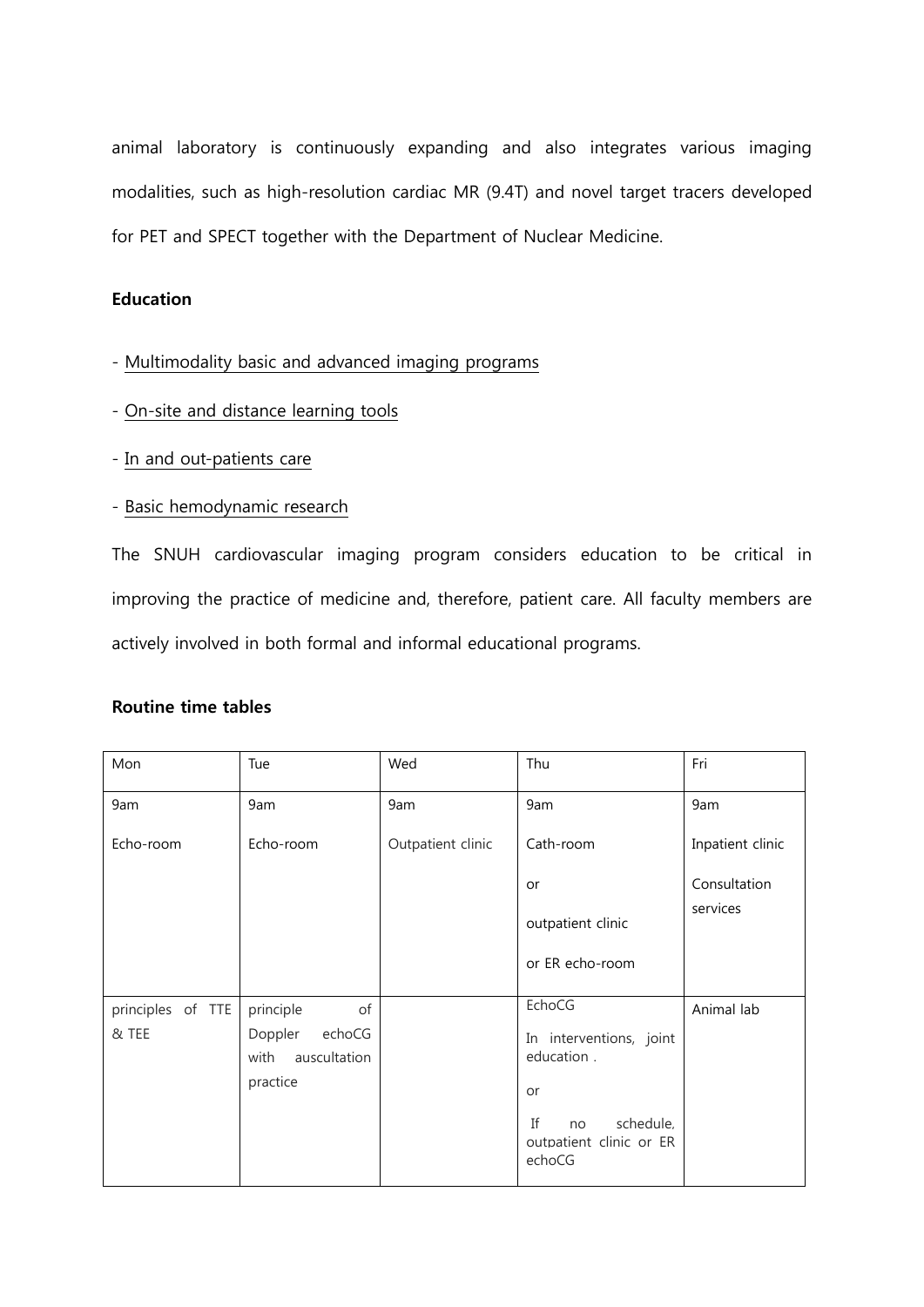#### Our Faculty Physician Leaders



Dr. Dae-Won Sohn is a Professor at Seoul National University Hospital and is also serving as the director of the Cardiovascular Imaging Program of the same institution. Dr. Sohn obtained his medical degree from Seoul National University, College of Medicine in 1980 and

received residency and fellowship training from Seoul National University Hospital. He has been appointed as a faculty since 1990 and has also served as the Director of the Cardiovascular Center during 2007 to 2012.

A member of the American Society of Echocardiography and the American College of Cardiology, he also served as the chairman of the Korean Society of Echocardiography. He has published and co-authored over 150 peer-reviewed publications, including the monumental paper on diastolic function (Sohn DW et al. Assessment of mitral annulus velocity by Doppler tissue imaging in the evaluation of left ventricular diastolic function. J Am Coll Cardiol 1997;30(2):474-80), which has helped clinicians to assess diastolic function in many ways.



Dr. Yong-Jin Kim is an Associate Professor of Seoul National University Hospital and is also serving as the Associate Dean for Vision 2017 at Seoul National University College of Medicine. Dr. Kim obtained his medical degree from Seoul National University, College of

Medicine in 1992 and received residency and fellowship training from Seoul National University Hospital. He has been appointed as a faculty since 2002 and currently serves as the Director of the Noninvasive Cardiovascular Testing Laboratory.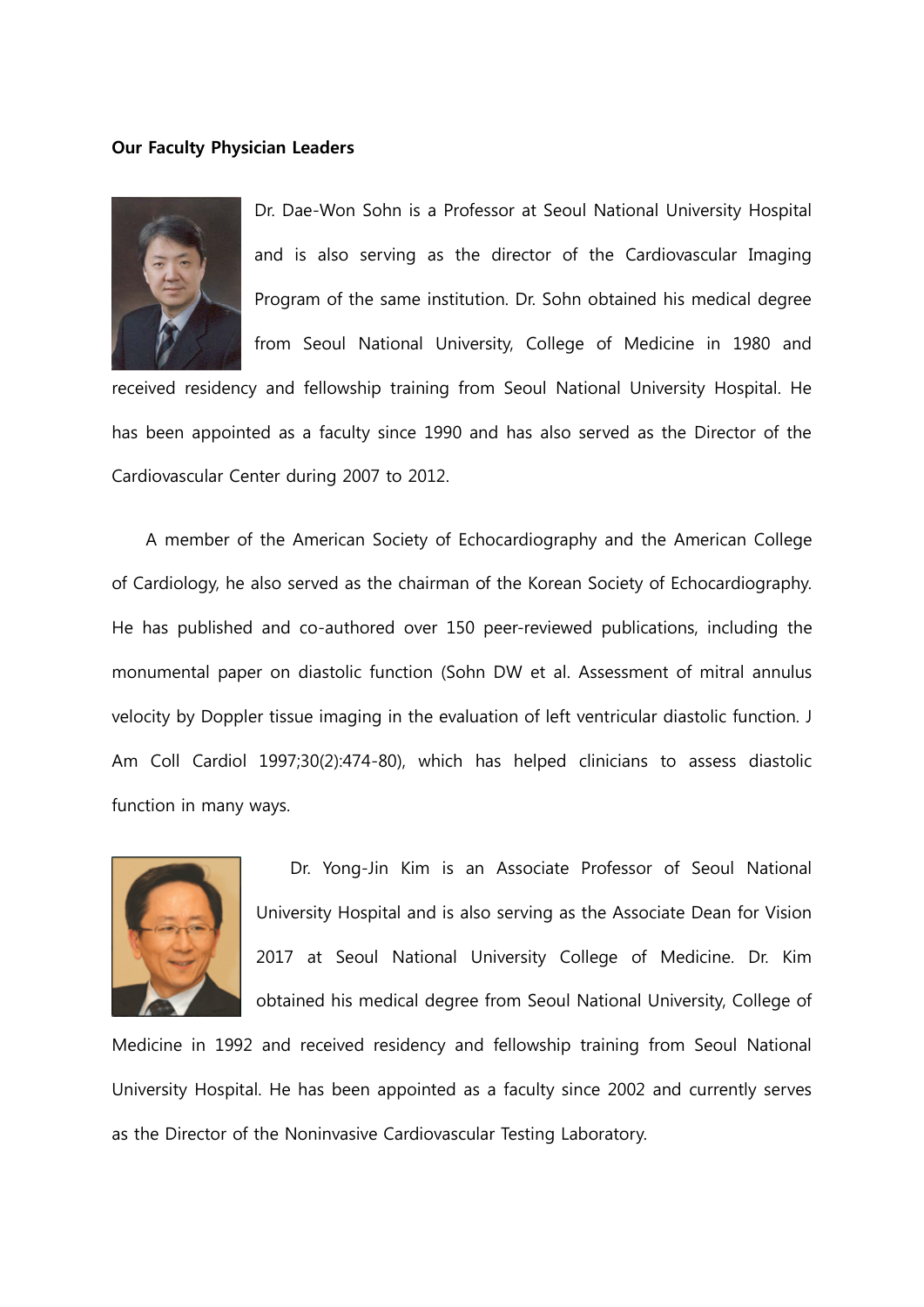He is a member of and also is the chairman of the Board of General Affairs of the Korean Society of Echocardiography. He has published and co-authored over 100 peerreviewed publications, including the highly-cited paper on tricuspid regurgitation (Kim HK & Kim YJ et al. Impact of the maze operation combined with left-sided valve surgery on the change in tricuspid regurgitation over time. Circulation 2005;112(9 Suppl):I14-9).



Dr. Hyung-Kwan Kim is the Assistant Professor of Seoul National University Hospital. Dr. Kim obtained his medical degree from Seoul National University, College of Medicine in 1998 and received residency and fellowship training from Seoul National University Hospital. He has

been appointed as a faculty since 2008.

He is currently an editorial board of the American Society of Echocardiography since 2009 and also a full-time member of the Korean Society of Echocardiography. He has received several meritorious awards, such as the Young Investigator Award of the Korean Society of Cardiology. He has published and co-authored several peer-reviewed publications. The main topics of his research are speckle tracking imaging, hypertrophic cardiomyopathy, and pulmonary hypertension.



Dr. Seung-Pyo Lee is an Assistant Professor of Seoul National University Hospital. Dr. Lee obtained his medical degree from Seoul National University, College of Medicine in 2001 and received residency and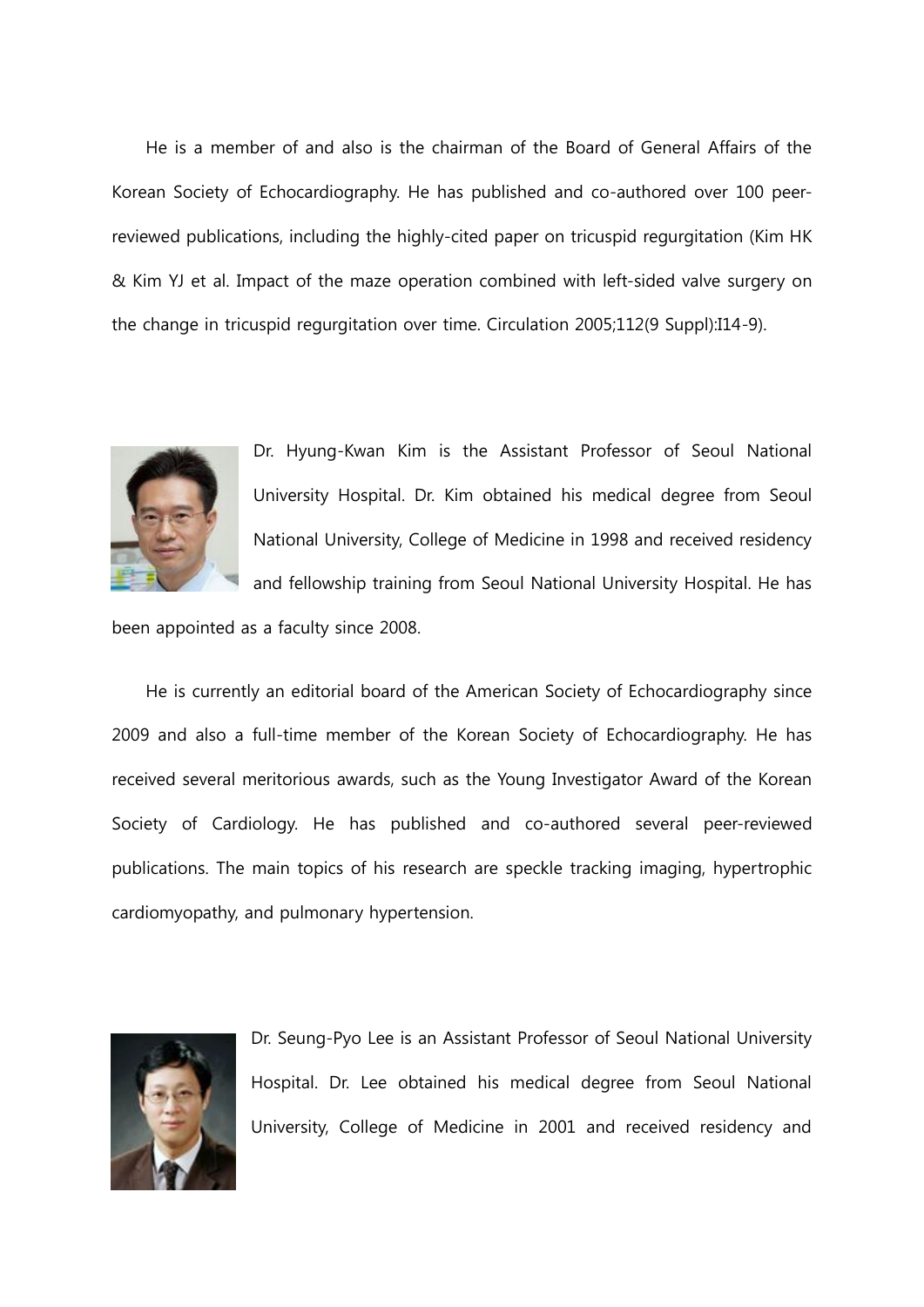fellowship training from Seoul National University Hospital. He has been appointed as a faculty since 2011.

He is currently an editorial board of the Korean Society of Echocardiography. He has received several meritorious awards, such as the Clinical Award of the Korean Society of Cardiology. He has published and co-authored several peer-reviewed publications. He aims to dissect various cardiac diseases with multi-modality imaging approaches and is trying to integrate these information in understanding the process of ventricular remodeling.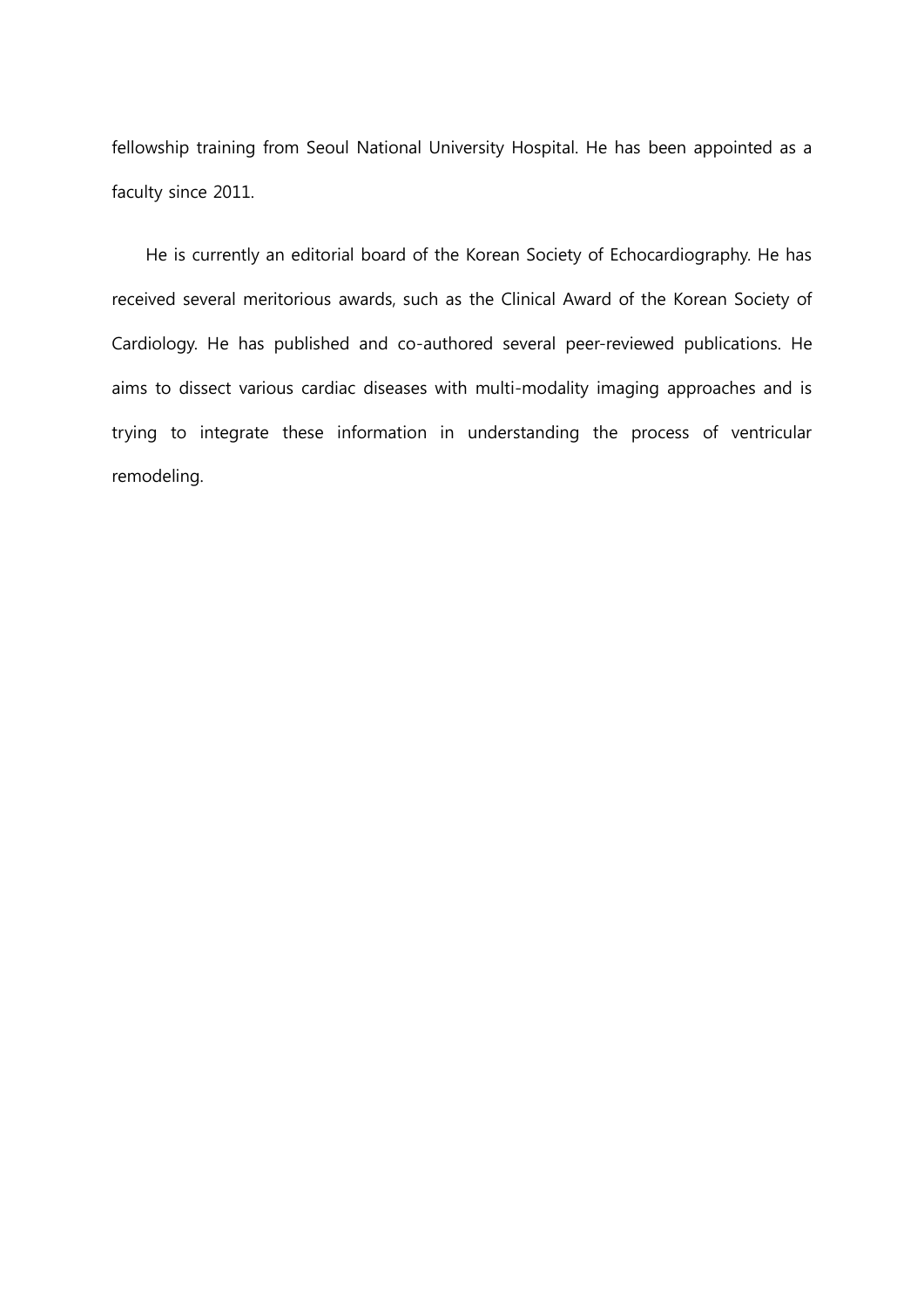#### 1. Introduction of SNUH Cardiac Electrophysiology Laboratory

#### Cardiac Electrophysiology Laboratory at Seoul National University

After opening its doors in 1992, the Cardiac Electrophysiology (EP) Laboratory at Seoul National University Hospital (SNUH) has grown into one of the most experienced laboratories in the country. Our physicians provide advanced diagnosis and treatment methods utilizing the most advanced equipment and techniques. In addition to a strong clinical practice, we undergo various basic researches and publish numerous SCI papers, leading to scientific advancement in the field of electrophysiology.

Advanced capabilities of SNUH EP Laboratory include:

#### Clinical Work

Office consultation for evaluation and management of arrhythmias

Catheter ablation of tachyarrhythmia, such as PSVT, WPW syndrome, atrial tachycardia, atrial flutter, atrial fibrillation, ventricular tachyarrhythmia using 3-D electroanatomical mapping system

Diagnostic tests: Holter monitoring, Tilt table testing, Treadmill test Device Therapy: cardiac pacemaker; cardiac resynchronization therapy (CRT); implantable cardioverter defibrillator (ICD), implantable loop recorder Electrical cardioversion

# Clinical meeting

EP research meeting EGM conference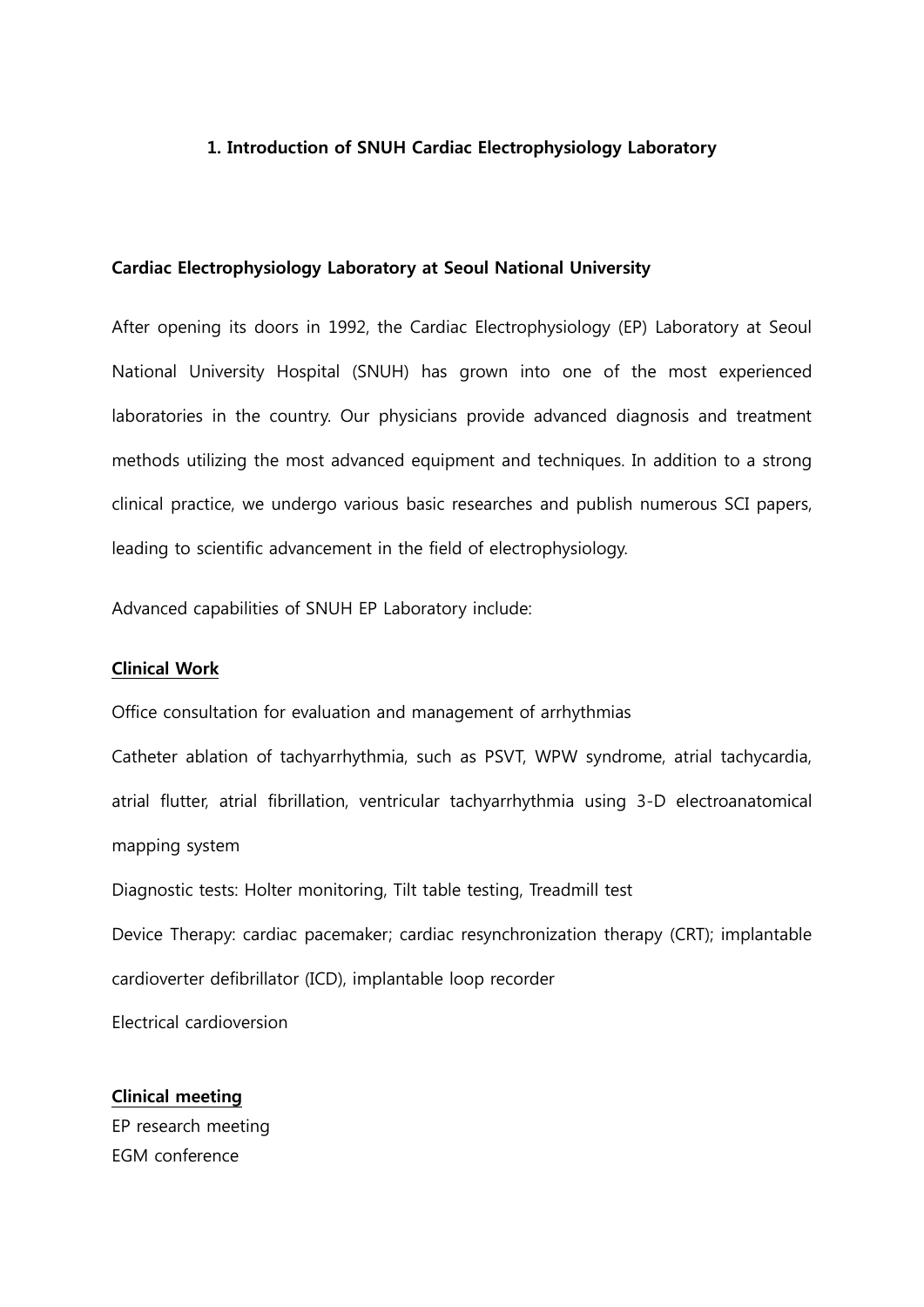#### Basic Research Area

Autonomic nerve and arrhythmias Mechanism of atrial fibrillation and development of novel therapeutic option Arrhythmia model creation Animal studies (arrhythmia canine model)

#### Clinical Research Area

Atrial fibrillation (AF): ablation, pharmacological study, stroke risk evaluation Many phase III and IV clinical trials related to AF, i.e. ARTEMIS, PALLAS, GARFIELD, RHYTHM-AF, MK6621 (Vernakalant) etc..

#### 2. Short-term visiting fellowship program

The visiting fellowship program is an integrated educational course which will provide trainees with a structured concept of cardiac arrhythmias, and experience in the diagnosis and management of arrhythmia patients within a few weeks. The trainees will be able to participate in clinical practice, conferences, and have opportunities to assist in cardiac interventions if competent.

The program consists of a 2 week course, which can be extended into 4 weeks at the trainee's wish. Trainees will participate in the following educational programs, which can be tailored to focus more on a specific specialty. Under the supervision of highlyexperienced physicians, trainees will have opportunities to diagnose and manage various cardiac arrhythmias.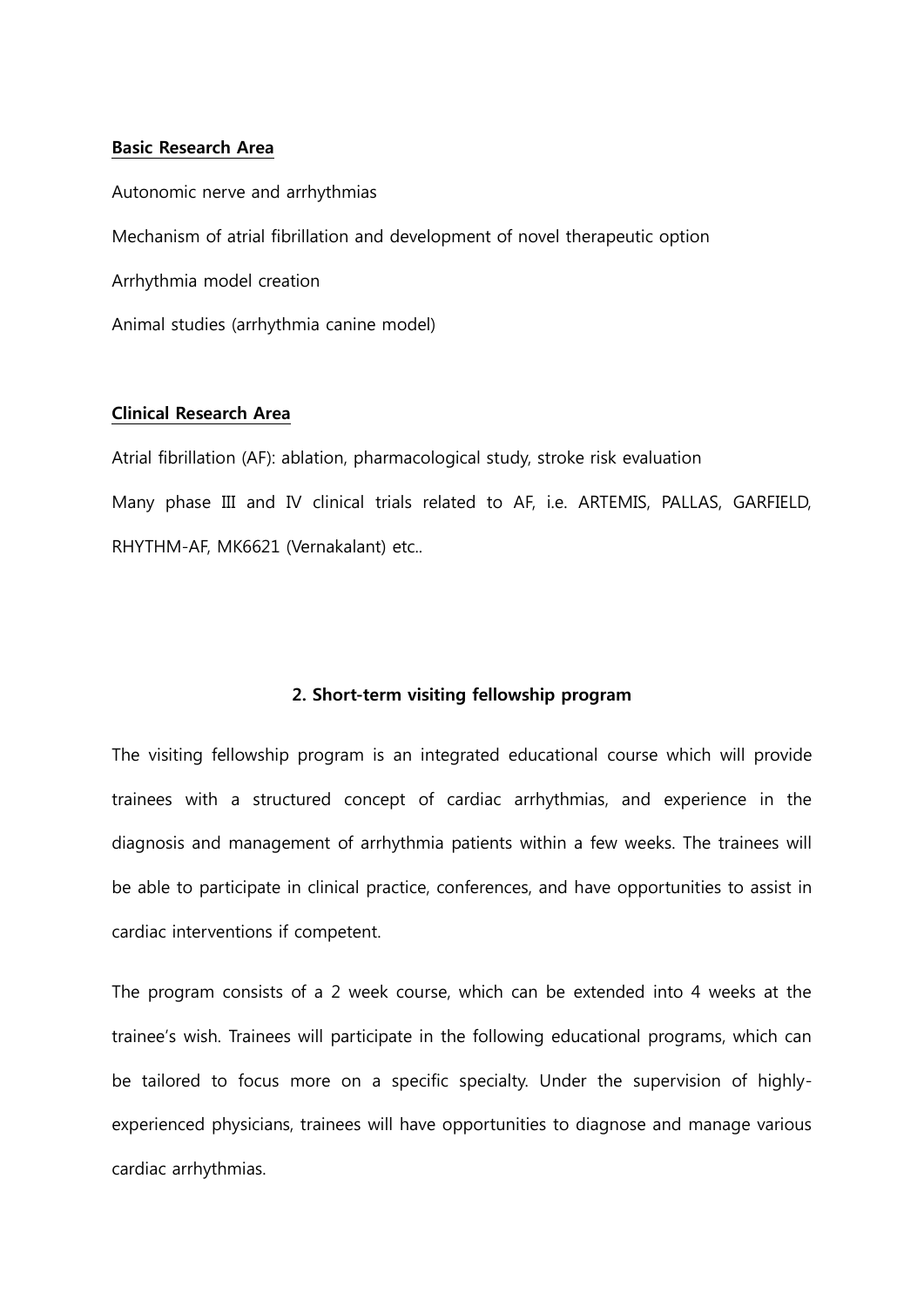- ① Electrophysiology study (EPS) and Radiofrequency catheter ablation (RFCA)
- Schedule: Mon (PM), Tue (AM,PM), Wed (AM,PM), Fri (AM,PM)
- Observation and participation of about 20 cases / 2 weeks
	- : RFCA ablation using 3D-mapping system
	- : PSVT (AVRT, AVNRT), AT, AF, VT etc.

#### ② Device therapy

- Schedule: Mon (PM), Tue (AM,PM), Wed (AM,PM), Fri (AM,PM)
- Observation of about 10 cases / 2 weeks
	- : Pacemaker, ICD, CRT implantation/revision/removal
- Learning about device checking system

#### ③ EGM conference

- Schedule: Friday 7A30~8A00
- Participating 2 times 2 weeks

: Discussion on selected cardiac arrhythmia cases and updated publications, decision making of difficult cases

: Presentation of trainee about what the trainee learns and feedback from the faculties at their second week.

- ④ Electrical cardioversion
- Schedule: Mon (AM), Tue (AM), Wed (AM), Fri (AM), Sat (AM)
- Observation of about 1-2 cases in first week, Participation of about 1-2 cases in second week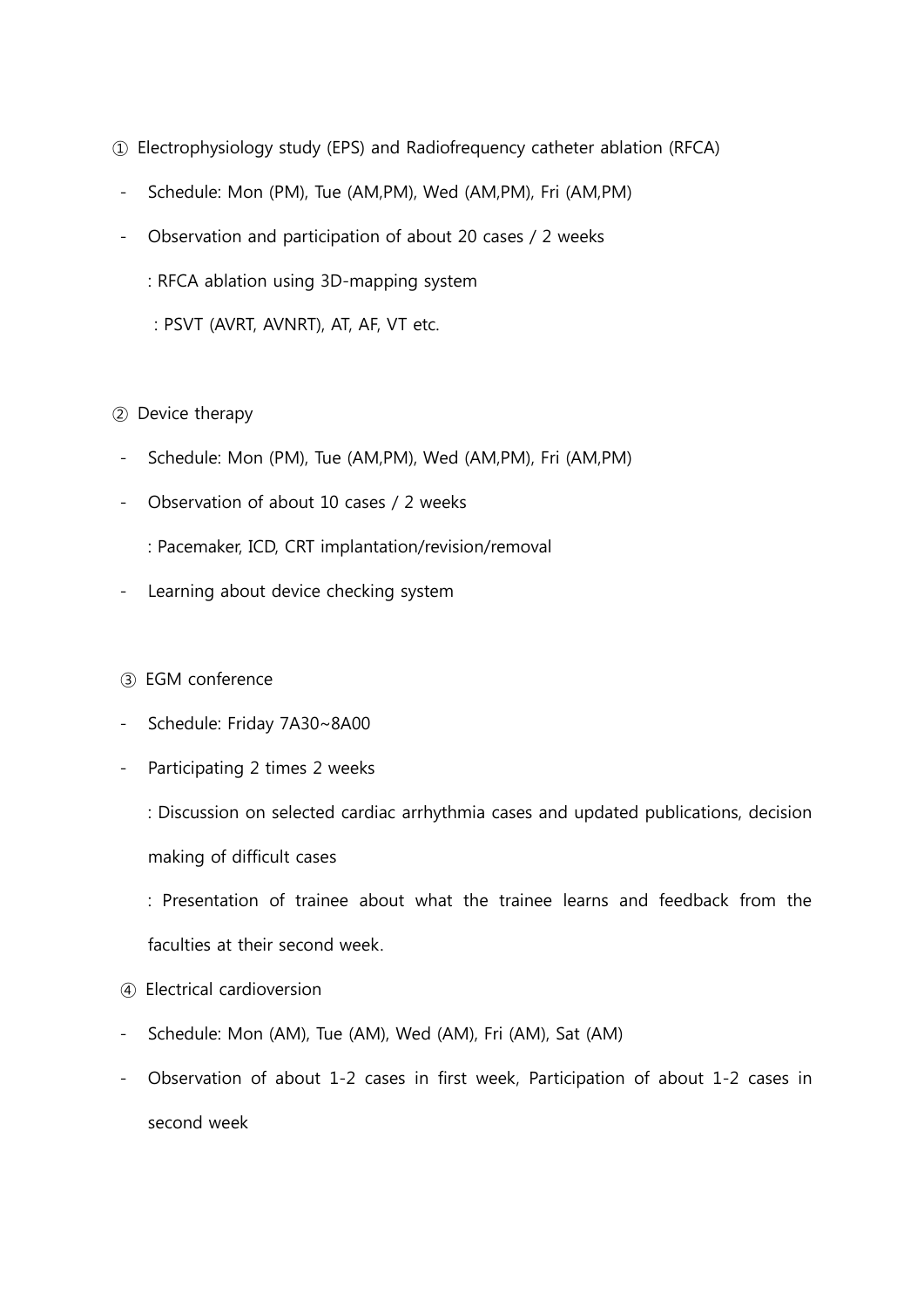- ⑤ Other schedule
- Visit and observe the animal study
- Conversation with medical students
- Ward rounding
- Patients education

# Training program time table

| Mon             | Tue           | Wed            | Thu            | Fri            | Sat           |
|-----------------|---------------|----------------|----------------|----------------|---------------|
| 8A30            | <b>9A</b>     | 8A30           | <b>9A</b>      | 7:30am         | <b>9A</b>     |
| Introduction of | Electrical    | EP&RFCA        | Electrical     | EGM            | Electrical    |
| EP lab.         | cardioversion |                | cardioversion  | conference     | cardioversion |
|                 | 8A30          |                | 10A            |                |               |
|                 | EP&RFCA       |                | Device therapy | 8A30           |               |
|                 |               |                |                | Device therapy |               |
| 1P              | 1P            | 1P             | 1P             | 1P             |               |
| Introduction of | EP&RFCA       | Learning about | Animal study   | Optional       |               |
| device therapy  |               | device therapy |                | schedule       |               |
| Mon             | Tue           | Wed            | Thu            | Fri            | Sat           |
| 8A30            | <b>9A</b>     | 8A30           | <b>9A</b>      | 7:30am         |               |
| EP&RFCA         | Electrical    | EP&RFCA        | Electrical     | <b>EGM</b>     |               |
|                 | cardioversion | 10A            | cardioversion  | conference     |               |
|                 | 8A30          | Device therapy | 10am           |                |               |
|                 | EP&RFCA       |                | Device therapy | 8A30           |               |
|                 |               |                |                | Device therapy |               |
| 1P              | 1P            | 1P             | 1P             | 1P             |               |
| Introduction of | EP&RFCA       | Ward rounding  | Animal study   | Optional       |               |
| 3-D mapping     |               | Patients       |                | schedule       |               |
|                 |               | education      |                |                |               |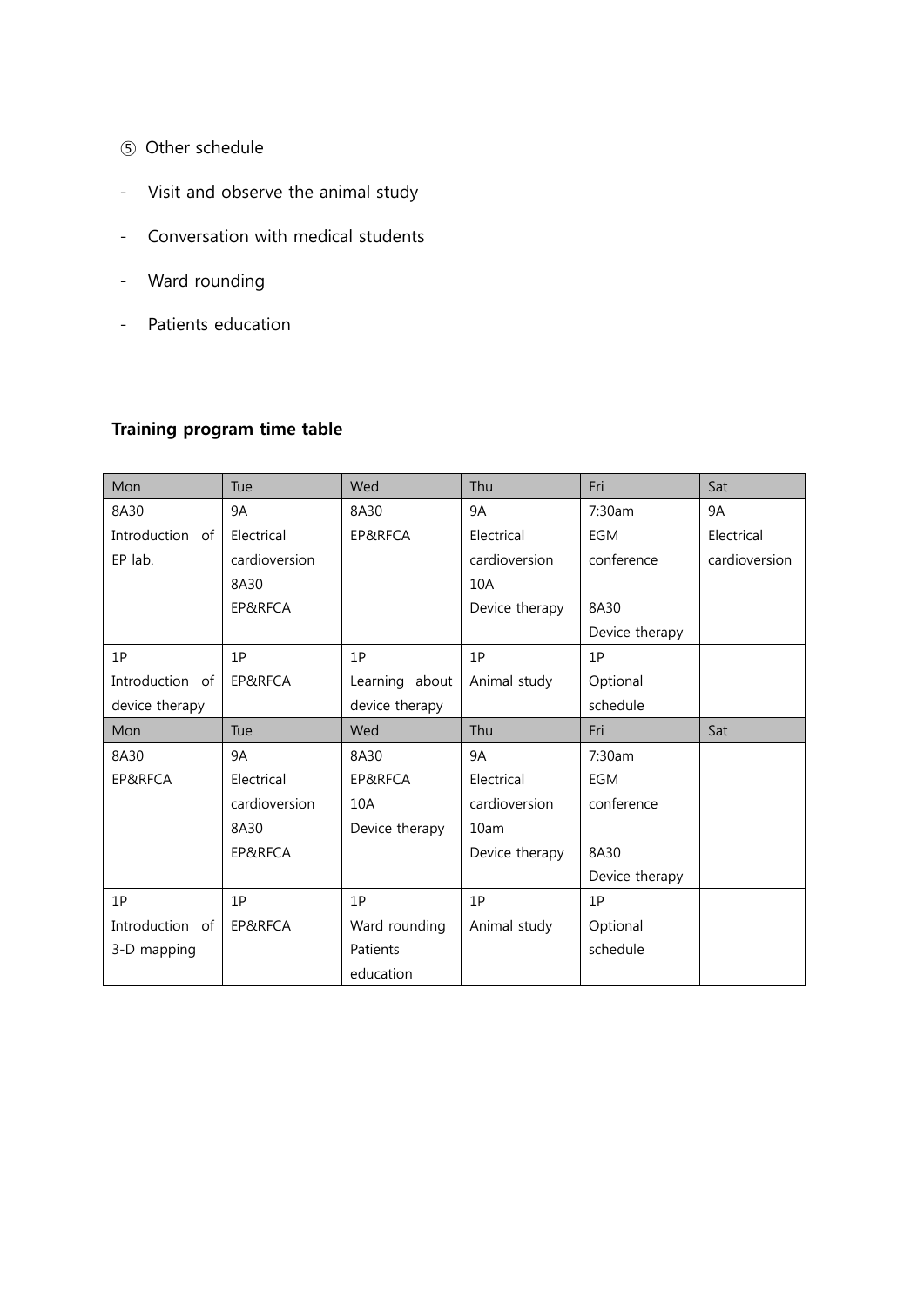#### Introduction of SNUH Cardiovascular Stem Cell Laboratory

The Stem cell & Cardiovascular laboratory in Seoul National University Hospital is one of the leading academic research groups in Korea. The goal of the laboratory is to coordinate clinical and basic cardiovascular research: "from bench to bedside" or "from bedside to bench". We combine the expertise and experience of a leading clinical cardiovascular team with state of the art facilities and the capabilities of a highly academic and innovative research team.

Research in the laboratory is focused on three fields. One is the stem cell biology. We are performing various experiments to investigate the biology and to elucidate the exact characteristics of embryonic stem cells, induced pluripotent stem cells, mesenchymal stem cells and hematopoietic stem cells. The second field is translational research for clinical application of cell therapy and for development of new strategy to enhance the therapeutic efficacy of stem cells is also being performed. The third field is vascular biology and cell signaling. We are attempting to dissect the cell signals involved in angiogenesis and myocardial regeneration. In addition, the vascular pathophysiology of atherosclerosis and neointimal hyperplasia after coronary intervention is also of great interest. We are studying various target molecules and drugs that can reduce atherosclerosis and neointimal growth after vascular injury. Our another major field is clinical trials, which comprehensively bring together many of the valuable insights gathered from basic and pre-clinical research. One of the major achievements of our laboratory is the MAGIC Cell Trial, which was one of the pioneering clinical trials in cell therapy involving gathering of peripheral blood progenitor cells to be reintroduced via the coronary circulation.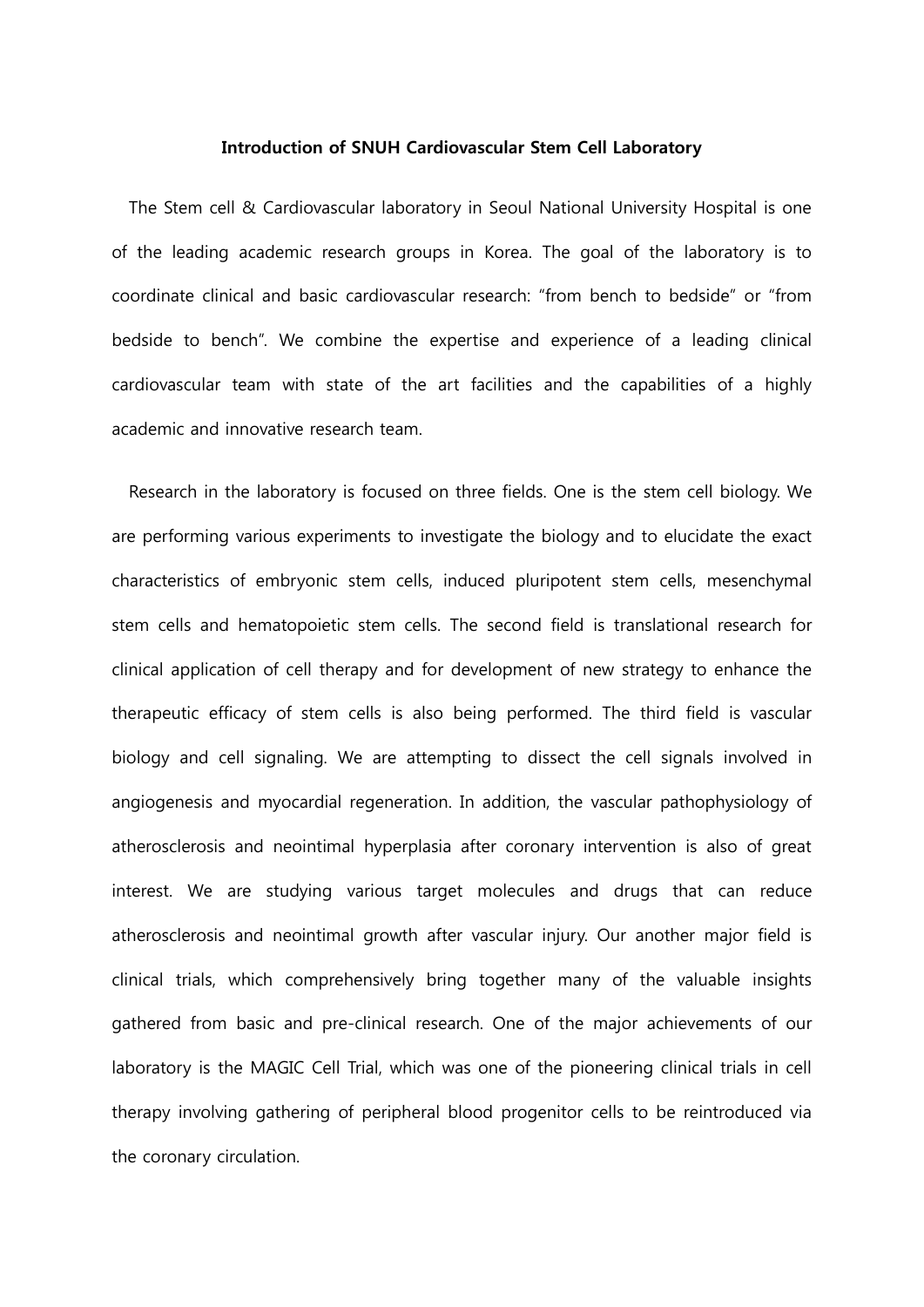

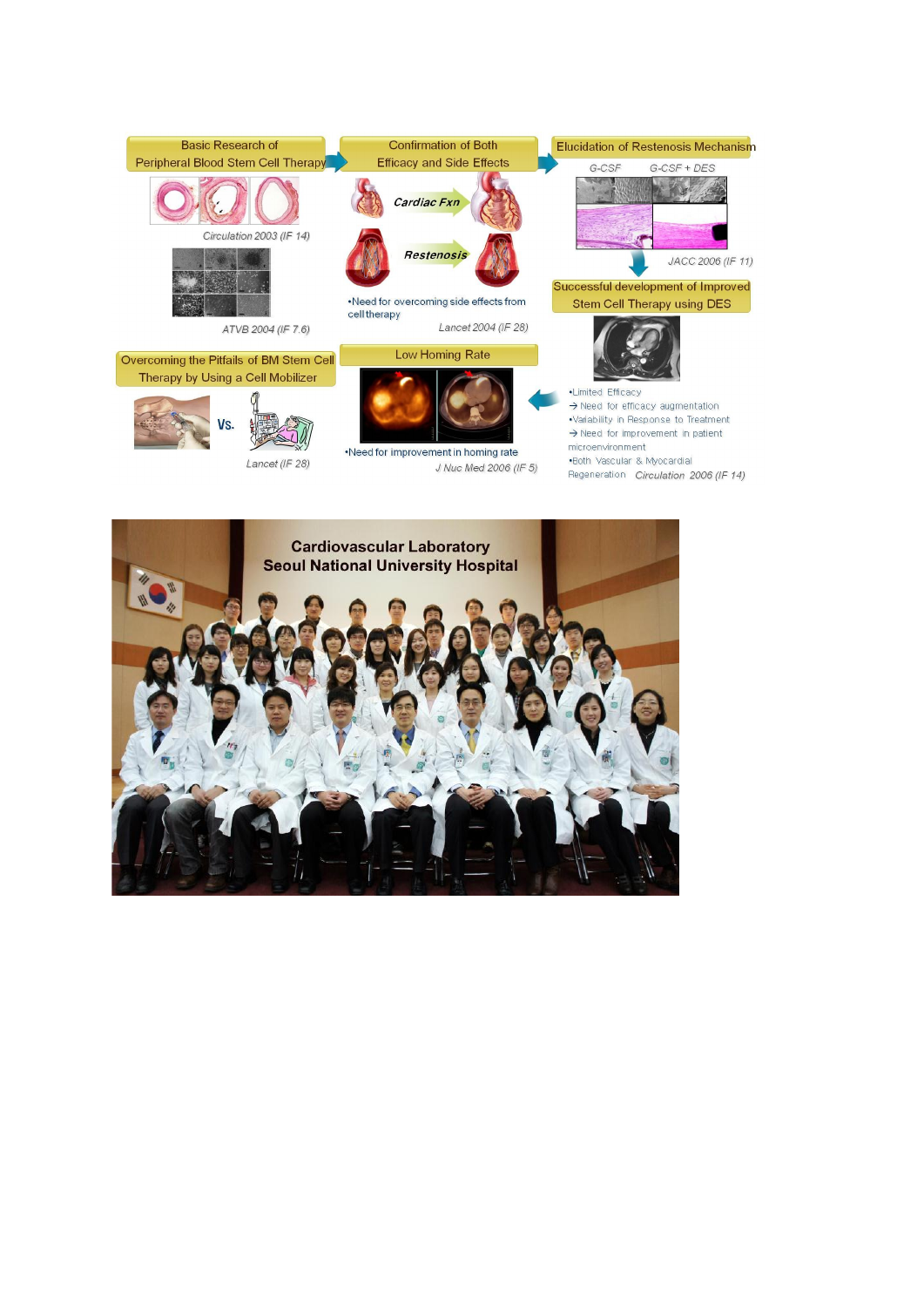# Educational contents and Curriculum

1. Lab tour:



Includes the introduction of diverse machines such as flowcytometry, FACS sorting

machine, confocal microscopy, and real time-PCR.

Visit our GMP facility for cell culture



- 2. Research meeting
	- Tuesday, 6PM~11PM
	- Discussion of a variety of ongoing projects
	- Study design, methods, and interpretation of results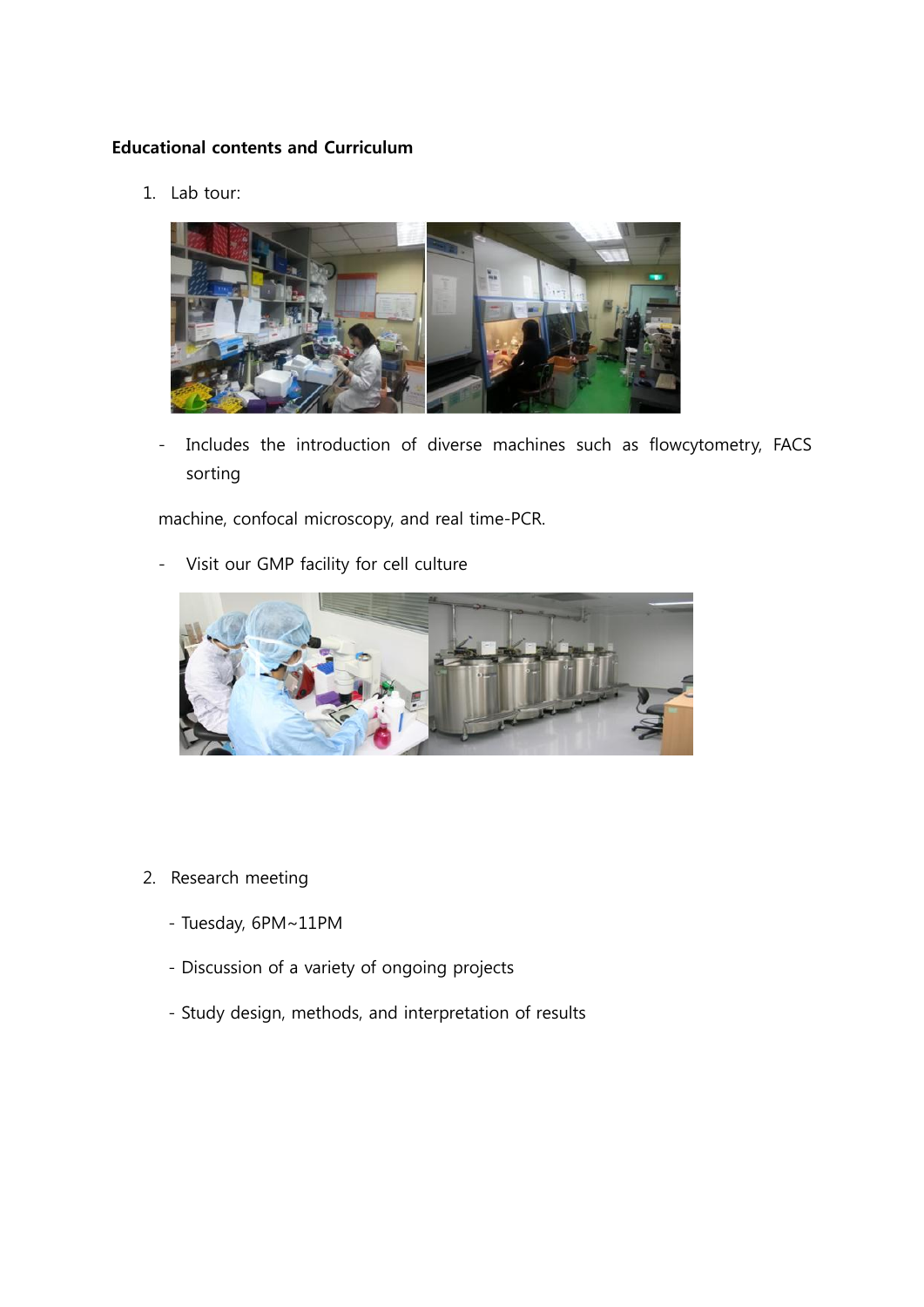- 3. Orientation for Stem Cell Biology (Lecture)
	- 1) Isolation and culture of adult stem cells from human peripheral blood
	- 2) Characteristics and application of EPCs (endothelial progenitor cells)
	- 3) Culture Techniques for ES cells
	- 4) Generation of iPS cells (human and mice)
		- a. Lenti virus
		- b. Protein
		- c. Sendai virus
		- d. Modified RNA

# Reprogramming/dedifferentiation at SNUH



- 5) Culture Techniques for iPS cells
- 6) Characterization of iPS cells (differentiation into three-germ layers, teratoma formation)
- 7) Application of iPS cell into clinical setting
	- introduction of SNUH iPS bank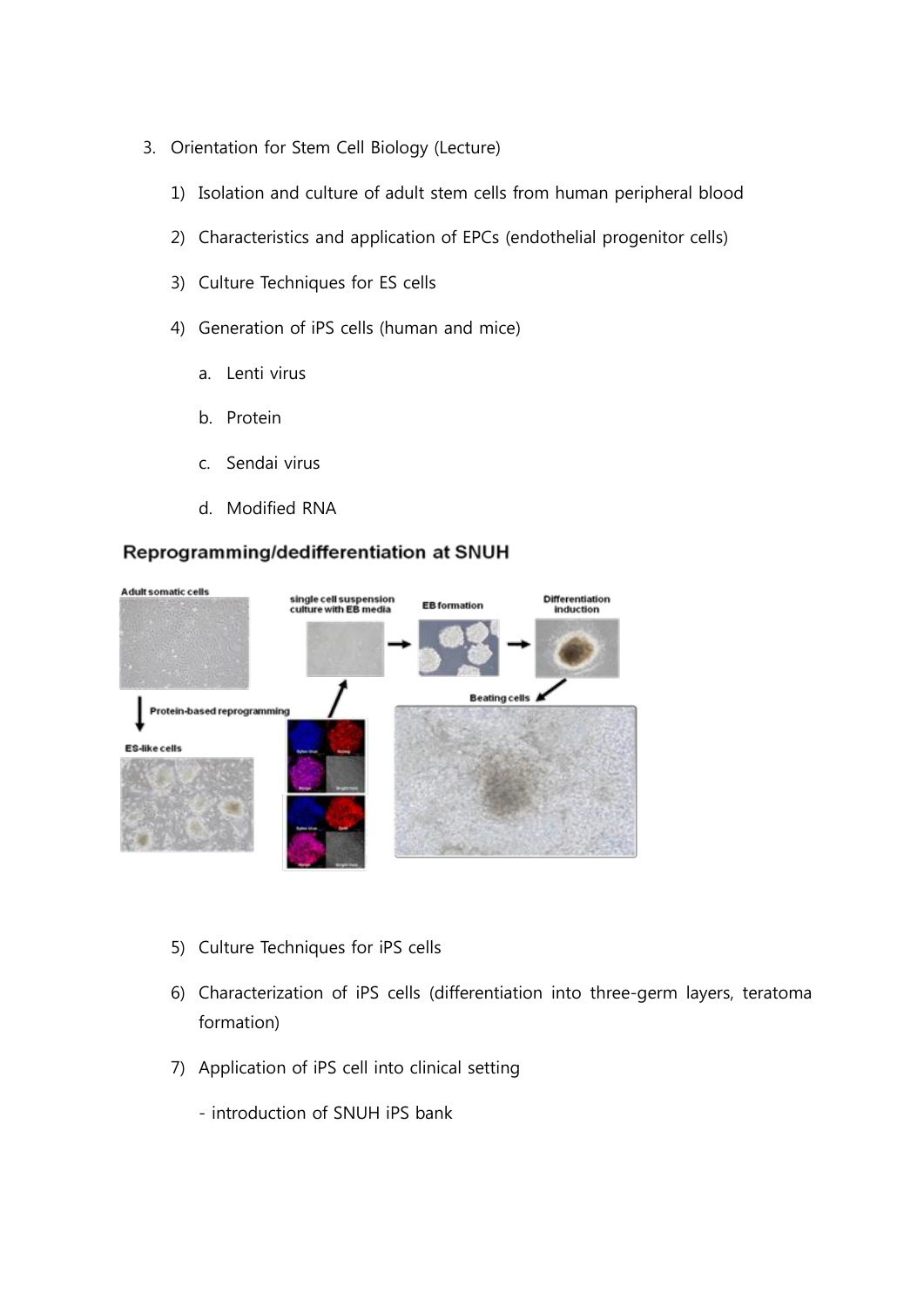

- 4. Orientation for cardiovascular stem cell therapy (Lecture)
	- Introduction of MAGIC Cell program
	- Results of MAGIC Cell trials
	- Future trials

# **MAGIC Cell program**

(Myocardial Regeneration in Acute and old myocardial infarction with G-CSF mobilization and Intra-Coronary Stem Cell Infusion)